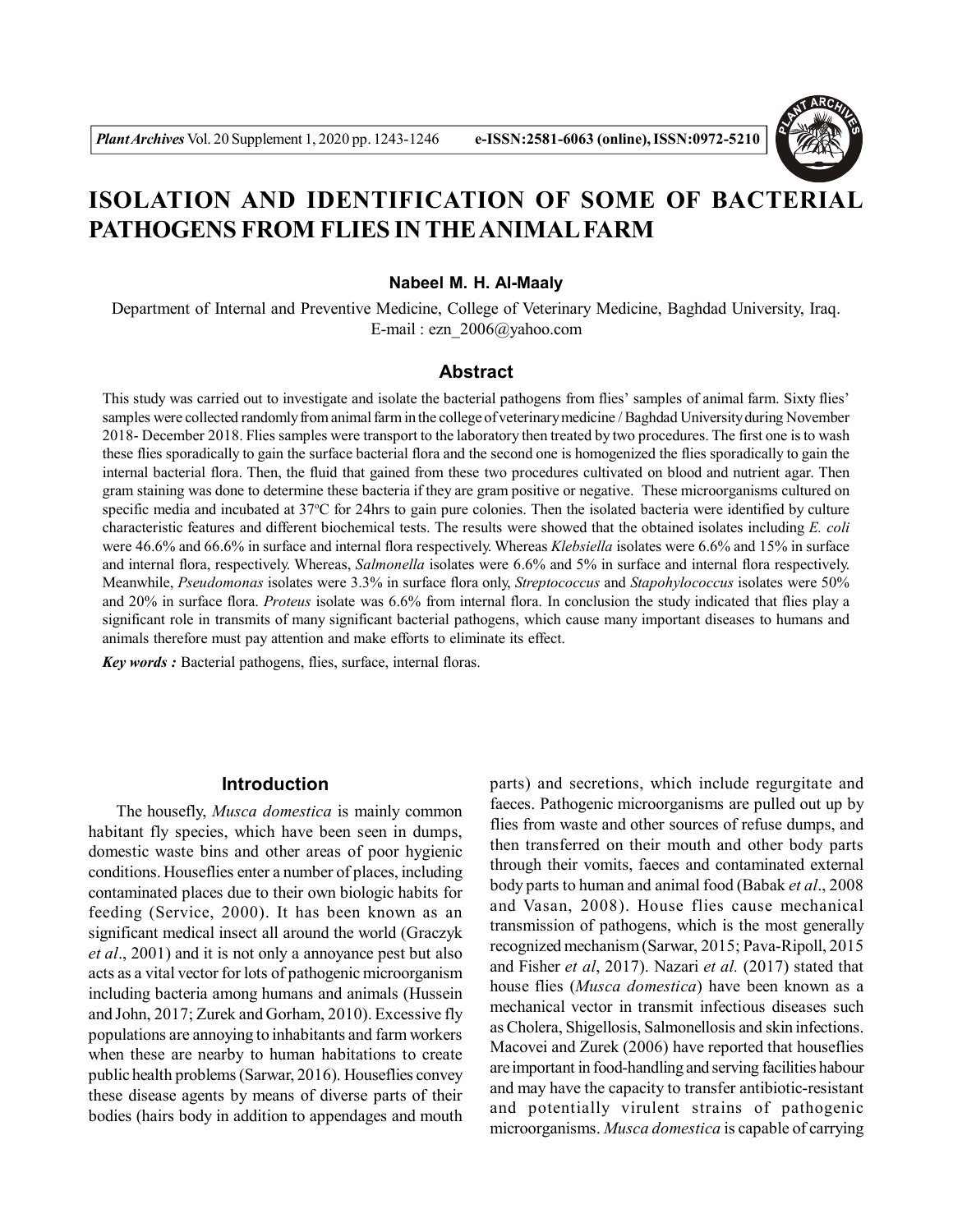a variety of bacteria, viruses, fungi and parasitic diseases over its body appendages and can therefore pose a threat to the societal health, but despite the knowledge of the dangers posed by houseflies, the inability to keep a good sanitation leads, improper handling of food, random refuse dumping and little or no care of toilet facilities have led to an increase in the population of houseflies. The specificity of the pathogens carried by house flies depend on the area where the fly is collected (Zurek *et al*., 2014). The total numbers of bacteria isolated from flies trapped in the animal farms were higher than those isolated from flies caught in any other studied sites. Lower prevalence of the bacterial pathogens was isolated from flies caught in areas where sanitary conditions prevailed (Nmorsi *et al*., 2007). This study was designed to identify and determine the percentage of pathogens transmit by flies. To achieve these aims many parameters were used which is isolation of pathogens by culturing on different primary and specific media and identification of the isolates by colonies' characteristic features, gram staining and biochemical tests.

# **Materials and Methods**

### **Collection of samples**

A total of 60 flies were collected randomly, from different places in the animal farm. The method of collection was by the use of an electric flyswatter to capture the flies alive, and then the flies were killed by placed it in sterile universal container, properly labeled and transported immediately to the laboratory. In current study the flies' contamination were divided into two sections, one named S (surface) section, which means surface contamination with the flora. The other was

named I (internal) section, which means internal contamination with flora. To prepare the S section each fly placed in a test tube containing 1.0 ml sterile normal saline by using a pair of forceps, the flies were gently rinsed by stirring with a glass rod in order to wash the microbial flora on the external parts of the houseflies into the normal saline then a drop of the normal saline from each tube was inoculated on nutrient and blood agar plates by streaking with the use of a flame sterilized inoculating loop, this was done in duplicates and around the flame to maintain aseptic condition. Nutrient broth was used to activate the isolates.

To prepare the I section the houseflies were collected from the test tubes and washed in ethyl alcohol to decontaminate their surfaces. Then it washed in normal saline to wash off excess alcohol that may affect the internal microbial flora during dissection. The flies were then each placed in sterile test tubes. The whole flies including guts and internal organ which placed in test tubes containing 1.0 ml of normal saline were homogenized individually. The resulting mixture was cultured and incubated in the same way as the external body surface.

Then inoculated plates were incubated in an aerobic condition at 37°C for 24 hours. After 24 hours of incubation, distinct colonies were selected randomly and sub-cultured on blood and nutrient agar to obtain pure cultures.

#### **Cultural media**

To cultivate the samples many different cultural media were used including blood agar, MacConkey, Nutrient agar, Eosin methylene blue, Mannitol salt agar and SS agar and incubated at 37 °C for 48 hrs.

#### **Biochemical tests**

Many different biochemical tests were done to identify the bacterial isolates including Simmons citrate, TSI**,** Indole, catalase test, oxidase test, coagulase test IMVIC test and motility test (Quinn *et al*., 2004).

# **Results and Discussion**

The results gave different percentage according to the isolation.

Result of the isolation showed that in case of surface contaminant 28 cases out of 60 samples were positive for *E. coli* (46.6%) and 4 cases were positive for *Klebsiella* out of 60 cases (6.6%) and 4 cases were positive for salmonella (6.6%) and 2 cases were positive

**Table 1 :**Results of bacterial isolation of pathogens from the flies.

| No. of<br>flies | No. of<br>samples |               | <b>Pathogens</b>     | No. of<br>positive | Percentages |
|-----------------|-------------------|---------------|----------------------|--------------------|-------------|
| 60              | 60                | Surface flora | E coli               | 28                 | 46.6%       |
|                 |                   |               | Klebsiella           | 4                  | 6.6%        |
|                 |                   |               | Salmonella           | $\overline{4}$     | 6.6%        |
|                 |                   |               | Pseudomonas          | 2                  | $3.3\%$     |
|                 |                   |               | <i>Streptococcus</i> | 30                 | 50%         |
|                 |                   |               | Staphylococcus       | 12                 | 20%         |
|                 | 60                | Internalflora | E coli               | 40                 | 66.6%       |
|                 |                   |               | Salmonella           | 3                  | $5\%$       |
|                 |                   |               | Proteus              | 4                  | 6.6%        |
|                 |                   |               | Klebsiella           | 15                 | 15%         |
|                 | 120               |               |                      |                    |             |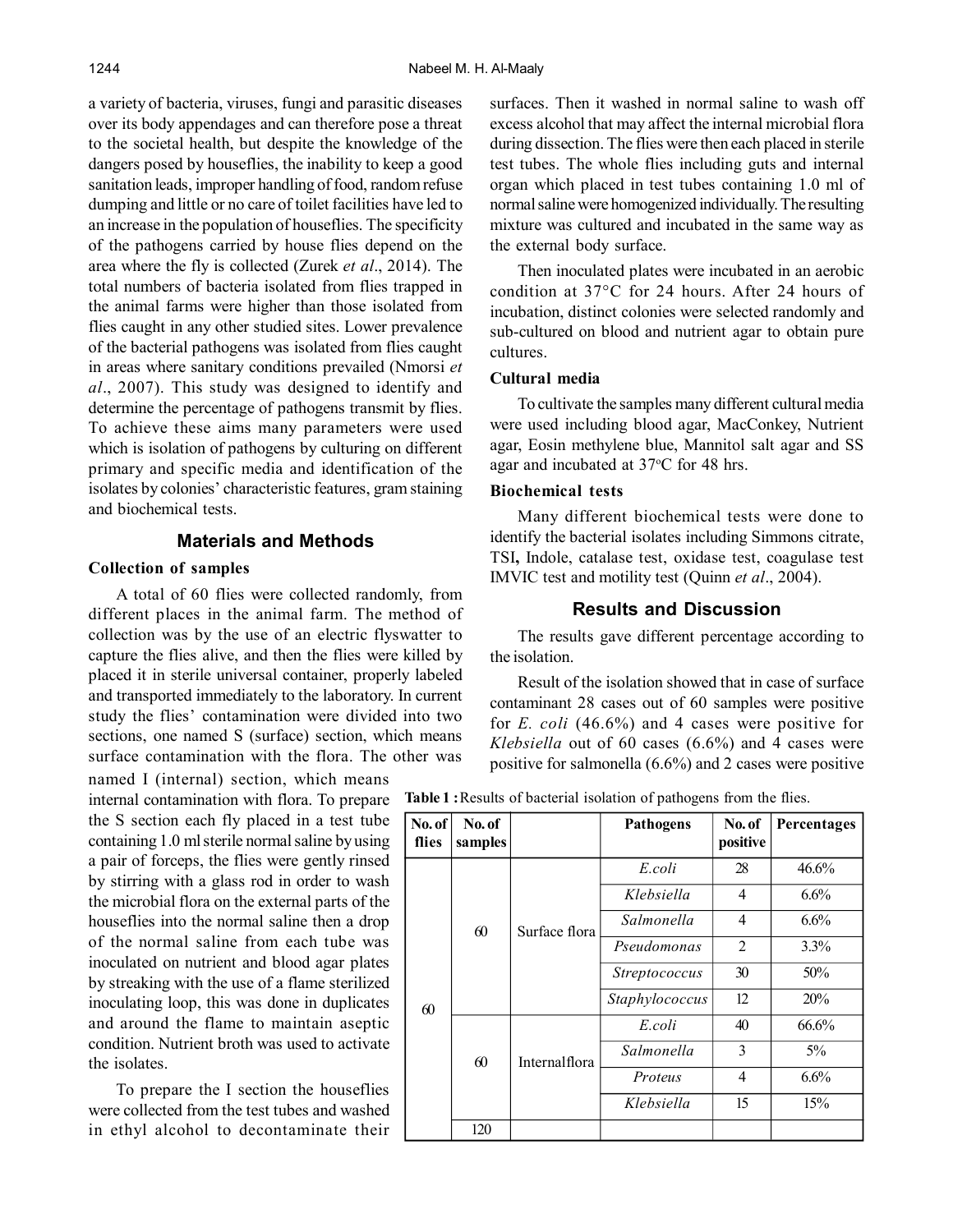

**Fig. 1 :**MacConkey Agar showed pink colonies and yellowish colonies.



**Fig. 2 :** EMB Agar showed Metalic sheen color for *E.coli*.

for *Pseudomonas* out of 60 (3.3%) and 30 cases were positive for *Streptococcus* (50%) and 12 were positive for *Staphylococcus* (20%). Also the results show that in case of internal contaminant 40 cases from 60 samples were positive for *E. coli* (66.6%) and 3 cases were positive for *Salmonella* (5%) and 4 cases were positive for *Proteus* (6.6%) and 15 cases were positive for *Klebsiella* (15%) (table 1 and figs. 1-4).

Our result agrees with Ibrahim *et al*. (2018) when he isolated many types of gram positive and gram negative bacteria from the flies. He demonstrates that *E.coli, Salmonella* and *Klebsiella* in addition to *Staphylococcus* and *Streptococcus* were transmitting by flies and he isolates these bacteria with different percentage. In this study the *E. coli* was the predominant isolates from the



**Fig. 3 :** Mannitol salt Agar showed culture of staphylococcus.



**Fig. 4 :** MacConkey Agar showed culture of *Klebsiella*.

internal organ followed by *Klebsiella* and *Proteus* then *Salmonella* and this agree with Mawak and Olukose (2008), when he isolated the same spp of bacteria in addition to *Shigella* spp with close percentages. Also current study agree with Ahmed *et al*. (2018), who stated that *Pseudomonas*, *Staphylococcus* and *E. coli* were the most frequent bacteria isolated from houseflies. The results in this study agree with Vazirianzadeh *et al.* (2008) and Moosa-Kazemi *et al.* (2010), who declared the presence of *Pseudomonas*, *Proteus*, *E.coli* and *Klebsiella* on the external surface of house fly also agree with their mentioned that *Pseudomonas*, *Staphylococcus* and *E.coli* were the most frequent isolated bacteria while